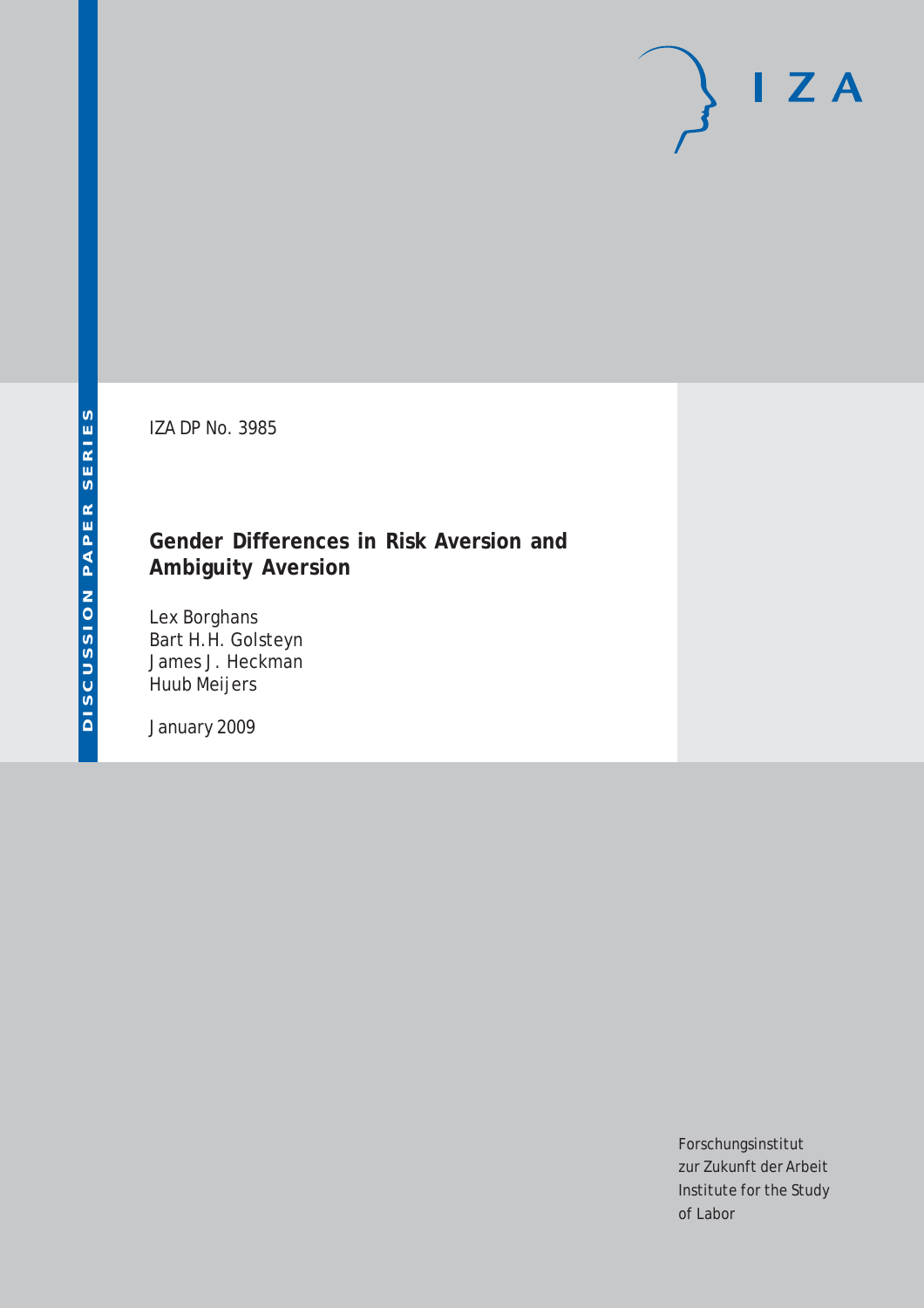# **Gender Differences in Risk Aversion and Ambiguity Aversion**

# **Lex Borghans**

*Maastricht University and IZA* 

# **Bart H.H. Golsteyn**

*Maastricht University and IZA* 

# **James J. Heckman**

*University of Chicago, University College Dublin and IZA* 

# **Huub Meijers**

*Maastricht University* 

Discussion Paper No. 3985 January 2009

IZA

P.O. Box 7240 53072 Bonn Germany

Phone: +49-228-3894-0 Fax: +49-228-3894-180 E-mail: [iza@iza.org](mailto:iza@iza.org)

Any opinions expressed here are those of the author(s) and not those of IZA. Research published in this series may include views on policy, but the institute itself takes no institutional policy positions.

The Institute for the Study of Labor (IZA) in Bonn is a local and virtual international research center and a place of communication between science, politics and business. IZA is an independent nonprofit organization supported by Deutsche Post Foundation. The center is associated with the University of Bonn and offers a stimulating research environment through its international network, workshops and conferences, data service, project support, research visits and doctoral program. IZA engages in (i) original and internationally competitive research in all fields of labor economics, (ii) development of policy concepts, and (iii) dissemination of research results and concepts to the interested public.

IZA Discussion Papers often represent preliminary work and are circulated to encourage discussion. Citation of such a paper should account for its provisional character. A revised version may be available directly from the author.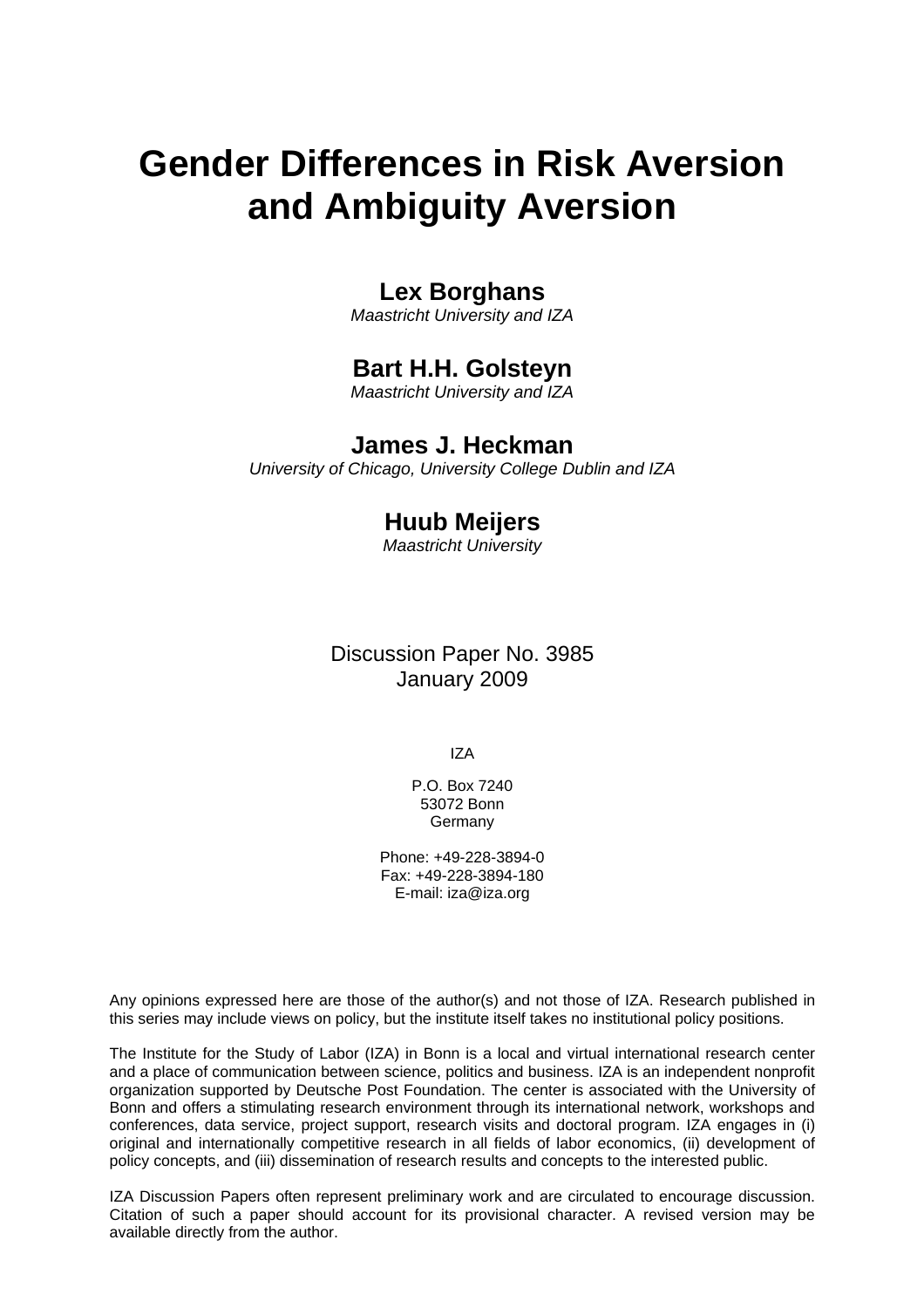IZA Discussion Paper No. 3985 January 2009

# **ABSTRACT**

# **Gender Differences in Risk Aversion and Ambiguity Aversion[\\*](#page-2-0)**

This paper demonstrates gender differences in risk aversion and ambiguity aversion. It also contributes to a growing literature relating economic preference parameters to psychological measures by asking whether variations in preference parameters among persons, and in particular across genders, can be accounted for by differences in personality traits and traits of cognition. Women are more risk averse than men. Over an initial range, women require no further compensation for the introduction of ambiguity but men do. At greater levels of ambiguity, women have the same marginal distaste for increased ambiguity as men. Psychological variables account for some of the interpersonal variation in risk aversion. They explain none of the differences in ambiguity.

JEL Classification: J24, D03, D80

Keywords: gender, risk aversion, ambiguity aversion

Corresponding author:

 $\overline{a}$ 

Bart H.H. Golsteyn Department of Economics / ROA Maastricht University P.O. Box 616 6200 MD Maastricht The Netherlands E-mail: [b.golsteyn@algec.unimaas.nl](mailto:b.golsteyn@algec.unimaas.nl) 

<span id="page-2-0"></span><sup>\*</sup> This paper has benefited from comments by Steffen Altmann, Peter Broer, Liam Delaney, Thomas Dohmen, Angela Lee Duckworth, Philipp Eisenhauer, Armin Falk, Helga Fehr-Duda, Lars Peter Hansen, Michael Hurd, Erin Krupka, John List, Peter Neary, Friedhelm Pfeiffer, Phil Reny, Arthur van Soest, Harald Uhlig, Terry Vaughn, the editor, an anonymous referee and participants of the 2008 ESSLE, 2008 IZA Behavioral Workshop, 2008 EEA conference, the Conference on Understanding Economic Decisionmaking in Jackson Hole and a seminar at CPB in The Hague. We thank Stella Maris High School for support in the organization of the experiment. The research was financed partly by Golsteyn's Meteor research grant M.08.5217. Golsteyn thanks IZA where he stayed during this research for its hospitality.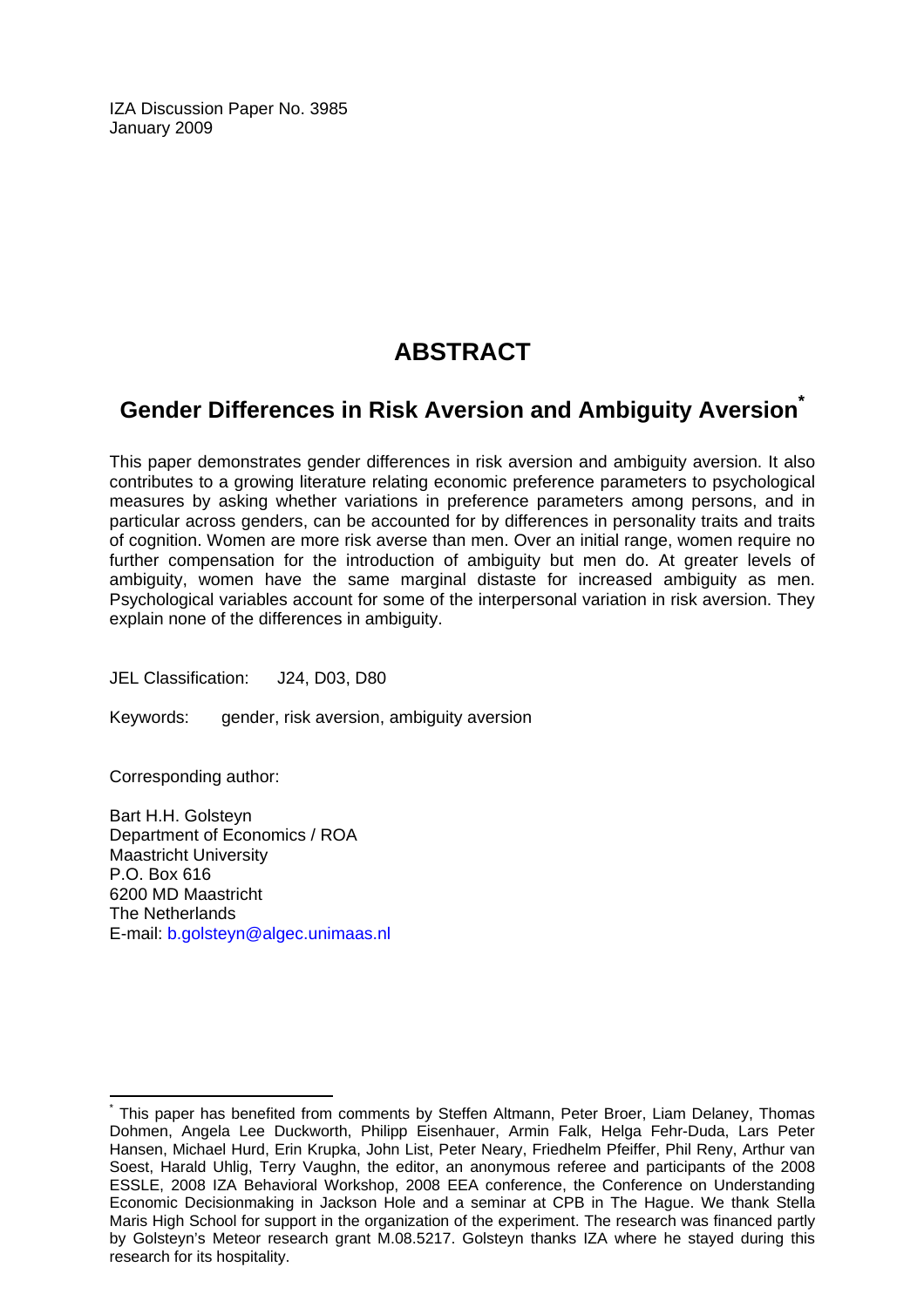#### **1. Introduction**

A classic study by Ellsberg (1961) found that people place higher values on bets with known probabilities (risk) than bets with unknown probabilities (uncertainty). He termed this preference *ambiguity aversion*. Ambiguity aversion has been used to rationalize the equity-premium puzzle and to explain why people act differently in complex situations (Seo, forthcoming). Hansen (2005, 2007) establishes conditions under which the prices of risky and uncertain choices depend separately on risk aversion parameters and ambiguity aversion (model uncertainty aversion) parameters. Unresolved in this literature is whether risk and ambiguity aversion are *empirically* distinct preference parameters.

This paper shows that in real world choices, the two parameters are distinct and that they differ across genders. Supporting the two distinct roles played by these parameters, differences across people in risk aversion, but not ambiguity aversion, can be related to standard psychological measurements. This paper contributes to an emerging literature surveyed in Borghans et al. (2008) that relates economic preference parameters to psychological measurements. From a baseline risky situation, we link valuations of bets to cognitive and noncognitive personality traits: IQ, the Big Five (openness, conscientiousness, extraversion, agreeableness, neuroticism), grit (ambition), self control and flexible thinking.

Using Halevy's (2007) version of Ellsberg's measure of ambiguity aversion, we investigate how the willingness to pay for lotteries changes when the degree of ambiguity is varied. Ambiguity aversion is studied by presenting participants in an experiment with urns containing ten balls which can be either blue or yellow. In some urns, the composition of blue and yellow balls is known. In other urns, the composition is not known. Participants bet on a color and give a minimum price at which they would sell the bet.

For men and women separately, we study risk aversion and changes in measured ambiguity aversion when the degree of ambiguity is increased. We analyze whether cognitive and noncognitive factors explain differences in risk and ambiguity aversion between men and women.

2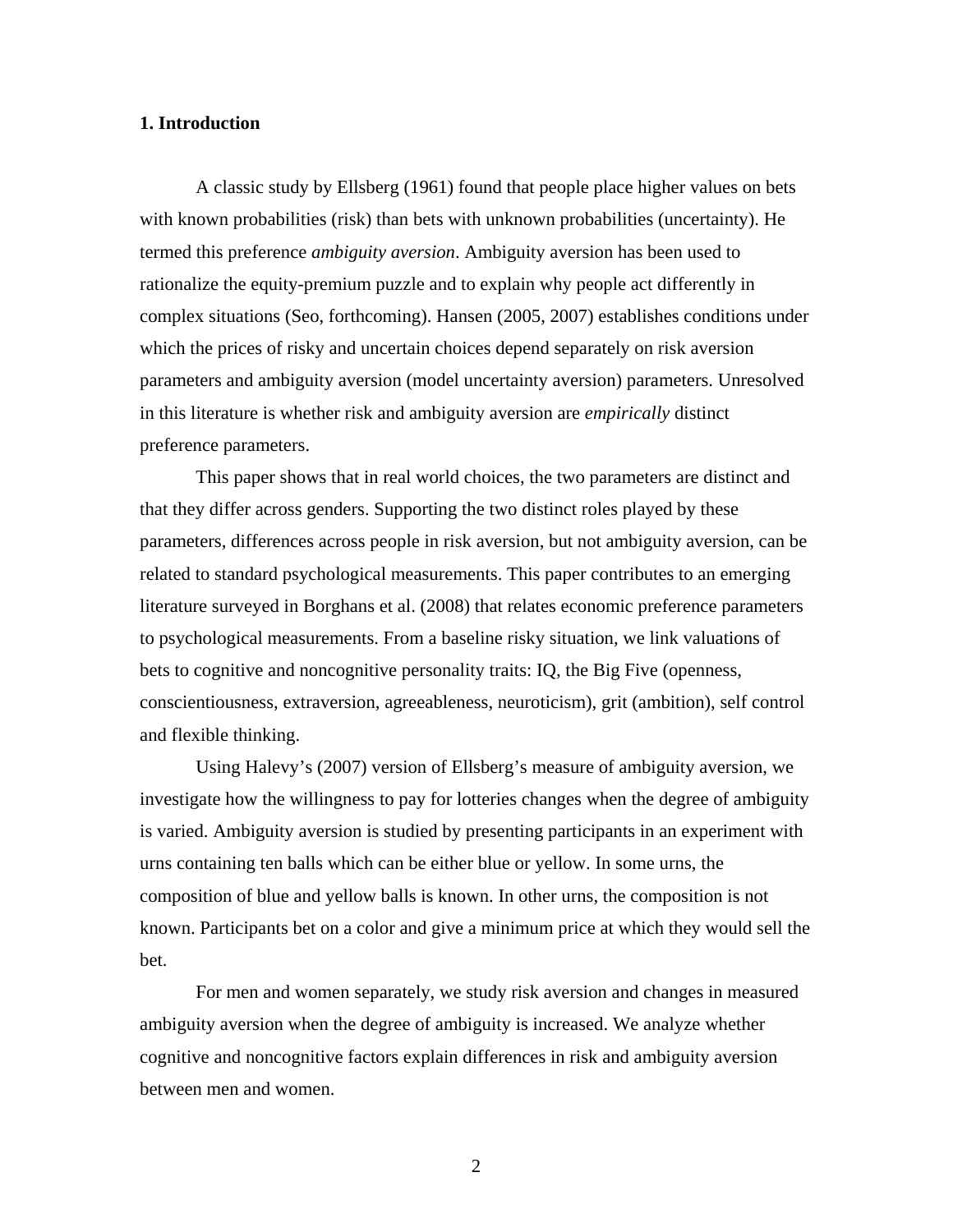Our experiment is conducted on a sample of 347 15- and 16-year-old students at a Dutch high-school. Only a fraction of them continue their education to the university level. The sample population studied offers a wider dispersion of traits than does the sample of university students analyzed by Halevy (2007). A unique feature of our experiment is that participation was compulsory. We also know who among our sample would have voluntarily participated because we initially sought volunteers, and the final sample includes the initial sample of volunteers.

Women are more risk averse than men. Over an initial range, men reduce their valuation of ambiguous urns more than women. After that, men and women equally value marginal changes in ambiguity. To the best of our knowledge, these findings are novel. Since psychological measures are related to risk but not to ambiguity, risk aversion and ambiguity aversion are distinct traits since they depend on different variables.

 Our evidence provides fresh insight into the relationship between psychological traits and economic preference parameters. There is a lot of evidence that women are more risk averse than men (see e.g. Hartog et al. 2002; Agnew et al. 2008). With respect to ambiguity aversion, Schubert et al. (1999) find that women are more ambiguity averse than men in an investment context but not in an insurance context.<sup>1</sup> Powell and Ansic (1997) report that women are more risk averse and ambiguity averse. Dohmen et al. (2008) find that lower cognitive ability and less openness to new experiences predict greater risk aversion. Benjamin, Brown and Shapiro (2006) report that small-stakes risk aversion and short-run time preference are inversely related to achievement test scores. Borghans et al. (2008) review this literature.

This paper is organized in the following way. Section 2 describes the experimental procedure. Section 3 discusses the empirical results. Section 4 concludes.

#### **2. Experimental design and procedure**

#### 2.1 Structure of the experiment

 $\overline{a}$ 

<sup>&</sup>lt;sup>1</sup> However, contrary to a large literature, Schubert et al. (1999) report no gender difference in risk aversion when decisions are made in an insurance or investment context. They do find that women are more risk averse in abstract gambling decisions.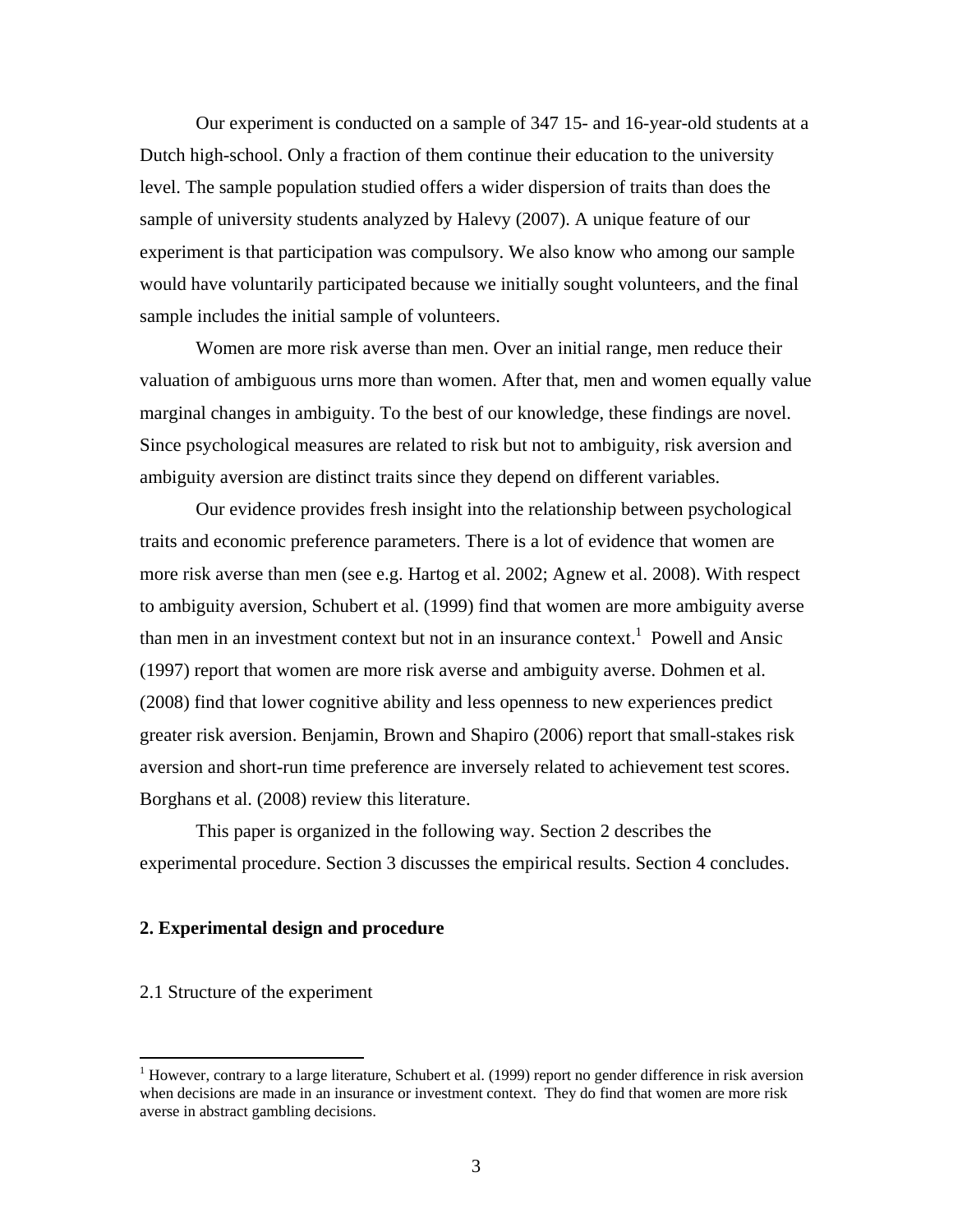In our experiment, students are presented with different urns each containing 10 balls which can be either blue or yellow. They are asked to bet on a color and value each of these urns, considering that one ball will be drawn and that they will receive  $\bigoplus$  if they guess the right color.

We use four urns that differ gradually in their degree of ambiguity, labeled urn 1, urn 2, urn 3 and urn 4 respectively. The urns are presented in randomized order to the participants. After the students value the urns, a uniform random number is drawn to locate which of the urns is used for payment. In a second round we repeat the same menu of choices. We use average scores over both rounds in our analysis.

Urn 1 is the case with only risk and is described as: "There is an urn with 5 blue and 5 yellow balls. At random, one ball will be drawn from this urn. If you guess the right color, you'll earn €2. If you are wrong, you'll get nothing." In urn 2 we introduce some ambiguity: "There is an urn with 10 blue and yellow balls, but the number of yellow and blue balls is unknown. It can be anything between 4 and 6 blue balls and 4 and 6 yellow balls. At random, one ball will be drawn from this urn. If you guess the right color, you'll earn  $\epsilon$ . If you are wrong, you'll get nothing." In urn 3 ambiguity is further increased varying the number of blue and yellow balls between 2 and 8: "There is an urn with 10 blue and yellow balls, but the number of yellow and blue balls is unknown. It can be anything between 2 and 8 blue balls and 2 and 8 yellow balls. At random, one ball will be drawn from this urn. If you guess the right color, you'll earn  $\epsilon$ . If you are wrong, you'll get nothing." In urn 4 ambiguity is further increased by varying the number of blue and yellow balls between 0 and 10: "There is an urn with 10 blue and yellow balls, but the number of yellow and blue balls is unknown. It can be anything between 0 and 10 blue balls and 0 and 10 yellow balls. At random, one ball will be drawn from this urn. If you guess the right color, you'll earn €2. If you are wrong, you'll get nothing." Urns 1 (risk) and 4 (uncertainty) represent the classic Ellsberg questions. Urns 2 and 3 are added to analyze how reservation prices change in response to changes in ambiguity.

For each urn, students are asked to bet on a color and to give the minimum price at which they would be willing to sell the bet. If an urn is selected for actual payment, a computer generates a random offer between 0 and 200 eurocents. If the offer is higher

4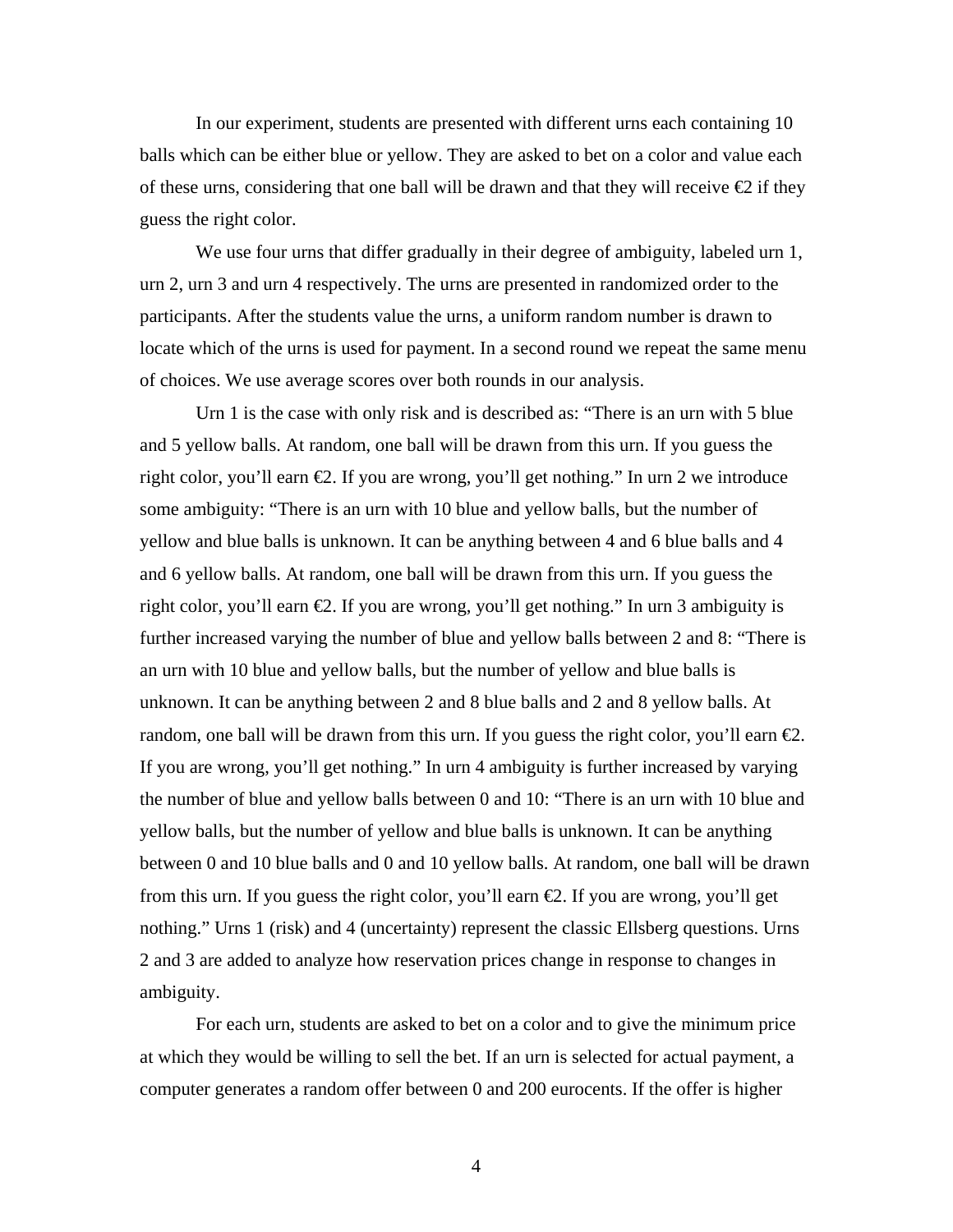than the reservation price set by the participant, the bet is automatically sold and the participant gains the money the computer offered. If the offer is lower than the reservation price, the lottery is actually carried out by spinning a wheel similar to a piechart that indicates the distribution of yellow and blue balls. In the case of ambiguous urns, ambiguity is resolved when the pie-chart is revealed. When the wheel of the selected pie-chart stops spinning, the participants can see whether the arrow points at a blue or a yellow ball.

Before the experiment begins, subjects are given an interactive tutorial to educate them on how to set reservation prices. In the tutorial, they are asked to set the reservation price for a one euro coin. If they set the reservation price higher than 101 eurocents or below 100 eurocents they are instructed that they make a loss using that strategy. For students who set the wrong reservation price, the questions and explanation are repeated.<sup>2</sup> The tutorial ends with two hypothetical Ellsberg questions.

#### 2.2 IQ and Psychological Traits

 $\overline{a}$ 

We collect several measures of IQ and personality. In this paper we use: 8 Raven Progressive Matrices to measure IQ; 50 items to measure the BIG 5 (Openness, Conscientiousness, Extraversion, Agreeableness, Neuroticism) from Goldberg (1992); 5 questions to measure ambition from Duckworth's et al. (2007) Grit-scale; 10 items from the Self control Act Frequency Measure (Duckworth, 2008); and 10 items from the Stanovich and West (1997) Flexible Thinking Scale.

 We also obtained an achievement test (CITO), with scores taken at age 12, and the scores on the Differential Aptitude Test, another achievement test. Except for the flexible thinking indicator, all measured traits have high Cronbach's Alphas, a measure of inter-correlation among scores. People with high IQs are less extraverted, have more selfcontrol, are able to think more flexibly, make fewer cognitive mistakes, and have lower rates of time preference.

 $2$  Table A1 in appendix 1 shows that students who score high on flexible thinking and the Raven test less often set wrong reservation prices in this tutorial. Agreeable and extraverted students set wrong reservation prices more often.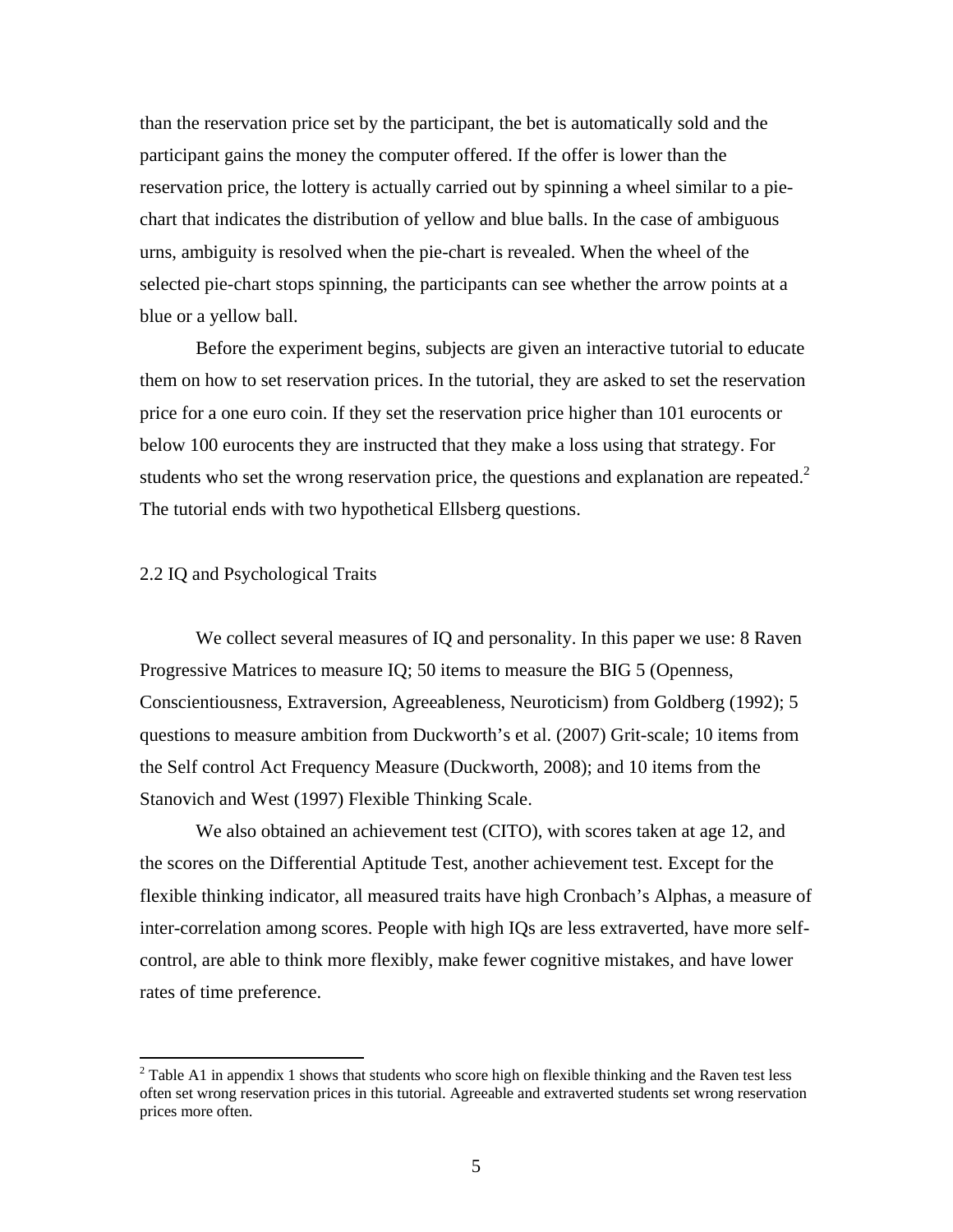#### 2.3 Procedures

Our subjects attend a high school near Maastricht, in the Netherlands. This school educates diverse students who will attain different levels of education. There is more diversity in our sample than in the samples of university students widely used in the literature. There are three academic tracks. We exclude students from the lowest track. The middle track is vocational. The upper track is collegiate.

Participation was compulsory. The students in our samples are 15 and 16 years of age. Some of the students had valid reasons not to participate. Of an initial sample of 374 students, 347 students (93.1%) actually participated. A unique feature of the data is that we also know who would have participated in the event there were voluntary participation because we initially sought volunteers (52 students volunteered).

Most students finish the experiment within 1.5 hours. The maximum time spent is almost 2 hours. On average, they earn  $\epsilon 21.30$  with a minimum of  $\epsilon 8.20$  and a maximum of  $\text{\textsterling}36.60$ . In the Netherlands, a normal wage for a 16 year old person is around  $\text{\textsterling}3$  per hour. Most students in this age group do not work and receive on average €20 per month as pocket money (NIBUD, 2005). Thus the amounts earned by participants were relatively high compared to their alternative wages. The money is paid in cash after students finish the experiment. During the experiment, students are notified of their cumulative earnings after each spin of the Ellsberg wheel.

#### **3. Results**

 $\overline{a}$ 

 Table 1 reports the reservation prices averaged over rounds 1 and 2 that respondents give for urns 1 and  $4<sup>3</sup>$ . The difference in the valuation of urns 1 and 4 is a measure of ambiguity aversion. On average, students are ambiguity averse. The reservation price of urn 1 is 12.4 cents higher than that of urn 4 (*p*-value=0.000). This

 $3$  There is no statistically significant difference between the scores on round 1 and 2. See table A2 in appendix 2.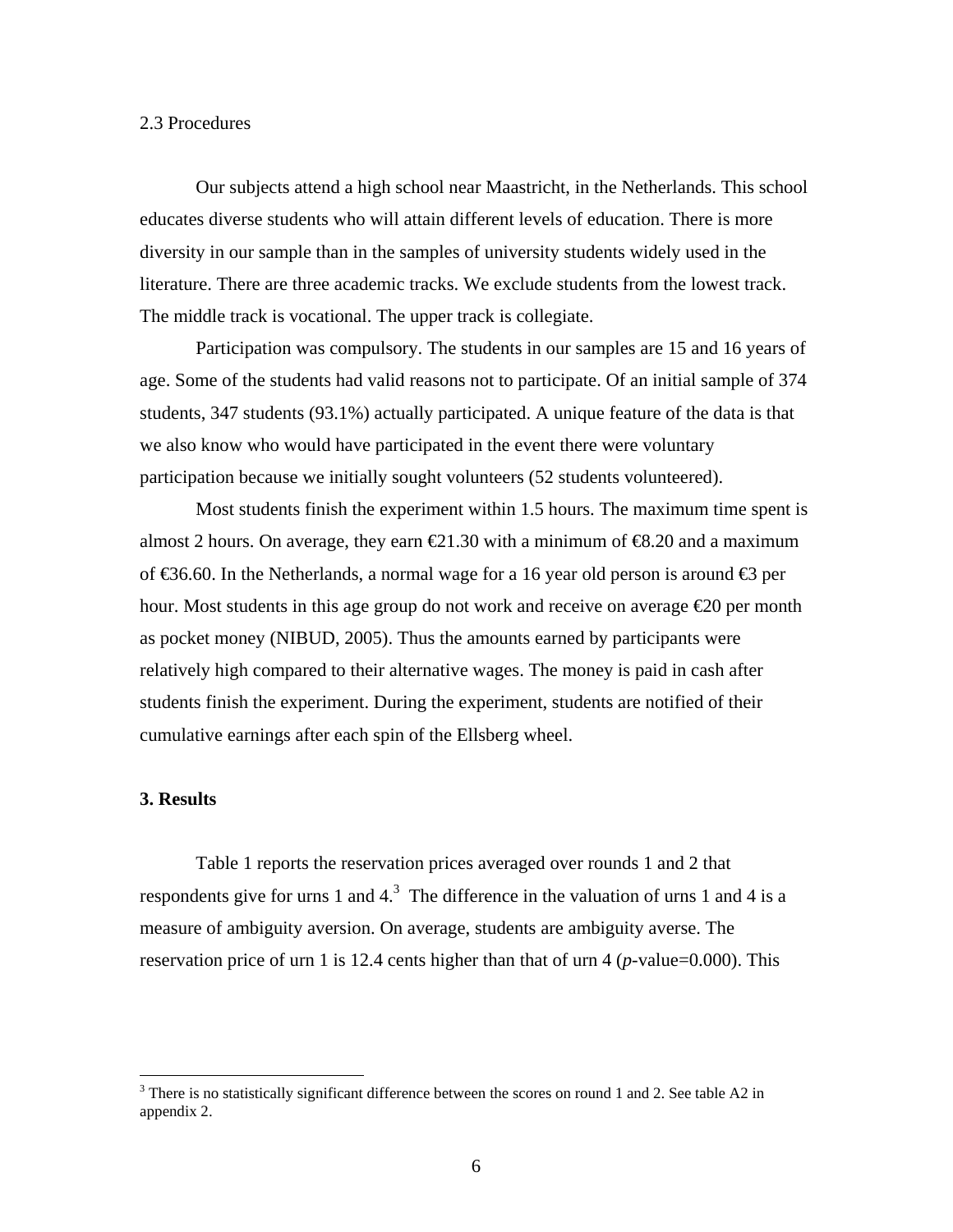supports the analysis of Hansen that ambiguity (model uncertainty) lowers the value of a choice distinct from any effect arising from risk aversion.<sup>4</sup>

Men have much higher reservation prices for urn 1 than women so they are less risk averse than women. However, men display more ambiguity aversion than women in the sense that the difference in reservation prices between urn 1 and urn 4 is larger for men than for women.

Figure 1 plots the changes in the reservation price when the degree of ambiguity is successively increased in the lotteries. For men, the reservation price decreases sharply when ambiguity increases from urn 1 (no ambiguity) to urn 2 (moderate ambiguity: 4-6 balls). For women, there is no change in the reservation price moving from urn 1 to urn 2. When ambiguity increases further (urn 3: 2-8 balls and urn 4: 0-10 balls) the decrease in value of the lottery for men is similar to the decrease for women. The gap in reservation prices remains the same for urns 3 and 4. Men and women price marginal increases of ambiguity in the same way.

One potential explanation for gender differences is that risk and ambiguity are related to cognitive and noncognitive traits on which men and women differ. Table 2 reports the empirical relationship between the reservation prices of the risky urn and the difference between the ambiguous urns and the risky urn as dependent variables and the Raven IQ and personality traits as independent variables. The value of the risky urn is affected by personality traits while the difference between ambiguous urns and the risky urn is not. People who are less agreeable, less neurotic and who have more ambition are less risk averse (i.e. set a higher reservation price for urn 1). The model with the highest ambiguity (urn 4-urn 1) has approximately half the *R*-squared of the model for urn 1. This difference is larger for women than for men. None of the psychological traits is associated with differences in ambiguity aversion (see *F*-test at the base of the table). This evidence is consistent with the existence of two distinct preference parameters. Separating the analysis for men and women, we find that women who have more

 $\overline{a}$ 

<sup>4</sup> Separately analyzing the people who volunteered and those who did not, risk aversion is *greater* for the volunteers while ambiguity aversion is somewhat lower. This suggests that the people who sort into experiments are less fearful of uncertainty. However, these differences are not statistically significant. The standard deviation of reservation prices is lower for the volunteers (the difference is statistically significant for urns 3 and 4), especially for the answers of volunteers who are in the collegiate track. For this group the difference is statistically significant for Urn 1, 3 and 4. See table A3 in appendix 3.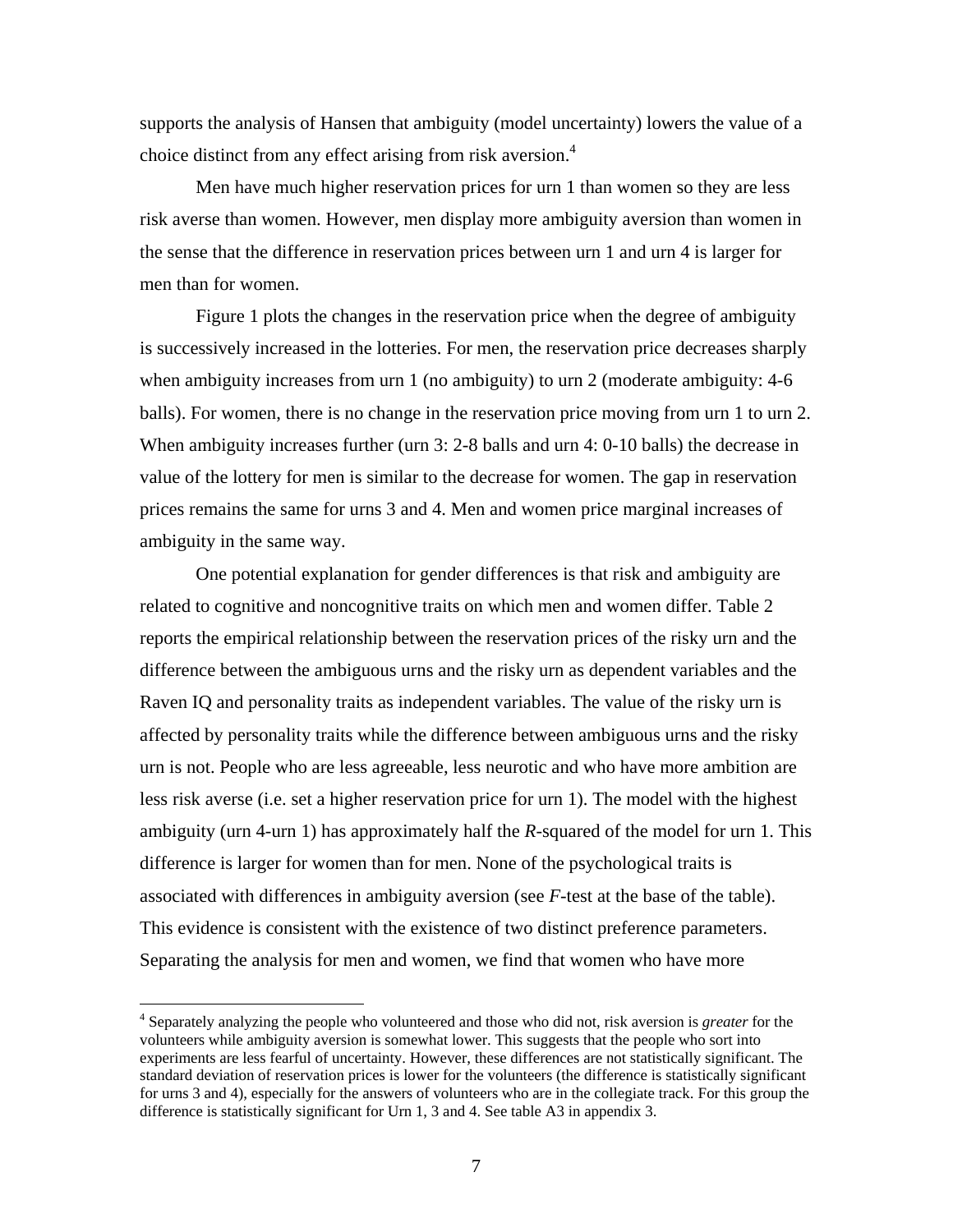ambition are less risk averse. Men who have more self-control are more risk averse. Adjusting for psychological traits explains little of the gender difference in risk aversion or ambiguity aversion. (See Figure 2.)

#### **4. Conclusions**

This paper analyzes gender differences in risk aversion and ambiguity aversion. Using Halevy's (2007) measure of ambiguity aversion, we investigate how the willingness to pay increases when the degree of ambiguity is reduced. We analyze the extent to which differences in the evaluations of risk and ambiguity are related to cognitive and personality traits.

Our analysis confirms findings from a previous literature that women are more risk averse than men. Women initially respond to ambiguity much more favorably than men (i.e. their reservation price does not decline), but as ambiguity increases, men and women show similar marginal valuations of ambiguity. Psychological traits are strongly associated with risk but not to ambiguity. Adjusting for psychological traits explains a small portion of the gender difference in risk aversion but none of the difference in ambiguity aversion.

#### **References**

Agnew, Julie R., Lisa R. Anderson, Jeffrey R. Gerlach, and Lisa R. Szykman (2008). "Who Chooses Annuities? An Experimental Investigation of the Role of Gender, Framing, and Defaults." *American Economic Review,* 98, 418–442*.*

Benjamin, Daniel J., Sebastian A. Brown and Jesse M. Shapiro (2006). "Who is 'Behavioral'? Cognitive Ability and Anomalous Preference." Unpublished Manuscript, Cornell University.

Borghans, Lex, Angela L. Duckworth, James J. Heckman and Bas ter Weel (2008). "The Economics and Psychology of Personality Traits." *Journal of Human Resources*, 43, 972-1059.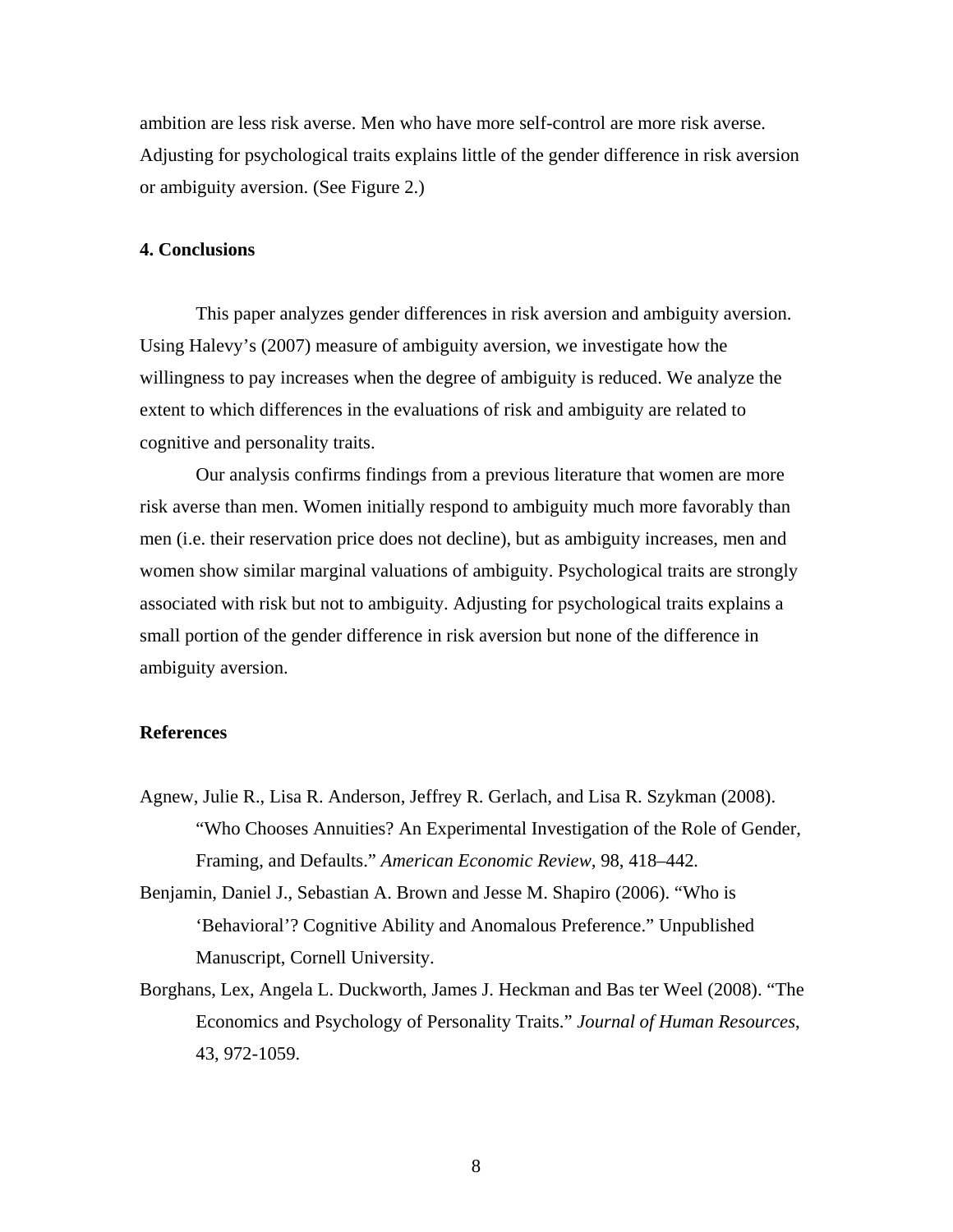- Dohmen, Thomas, Armin Falk, David Huffman and Uwe Sunde (2008). "Are Risk Aversion and Impatience Related to Cognitive Ability?" *IZA Discussion Paper*, 2735.
- Duckworth, Angela L. (2008). The Self-Control Act-Frequency Scale. Unpublished manuscript, University of Pennsylvania.
- Duckworth, Angela L., Chistopher Peterson, Michael D. Matthews and Dennis R. Kelly (2007). "Grit: Perseverance and passion for long-term goals." *Journal of Personality and Social Psychology,* 92, 1087-1101.
- Ellsberg, Daniel (1961). "Risk, Ambiguity, and the Savage Axioms." *Quarterly Journal of Economics*, 75, 643-669.
- Goldberg, Lewis R (1992). "The development of markers for the Big-Five factor structure." *Psychological Assessment*, 4, 26-42.
- Halevy, Yoram (2007). "Ellsberg Revisited: An Experimental Study." *Econometrica*, 75, 503-536.
- Hansen, Lars Peter (2005). "Comment: On Exotic Preferences for Macroeconomics, By D. K. Backus, B. R. Routledge and S. E. Zin." *NBER Macroeconomics Annual 2004*. Edited By M. Gertler and K. Rogoff.
- Hansen, Lars Peter (2007). "Beliefs, Doubts and Learning: Valuing Macroeconomic Risk; Richard T. Ely Lecture." *American Economic Review*, 97, 1-30.
- Hartog, Joop, Ada Ferrer-i-Carbonell, Nicole Jonker (2002). "Linking Measured Risk Aversion to Individual Characteristics." *Kyklos*, 55, 3-26.
- NIBUD (2005). "NIBUD, Nationaal Scholierenonderzoek 2004/2005 Een onderzoek naar inkomsten, uitgaven, baantjes en omgaan met geld." NIBUD, Utrecht.
- Powell, Melanie and David Ansic (1997). "Gender Differences in Risk Behaviour in Financial Decision-Making: An Experimental Analysis." *Journal of Economic Psychology*, 18, 605-628.
- Schubert, Renate, Matthias Gysler, Martin Brown, Hans-Wolfgang Brachinger (1999). "Financial Decision-Making: Are Women Really More Risk-Averse?" *American Economic Review*, 89, 381-385.

Seo, Kyoungwon (forthcoming), "Ambiguity and Second-Order Belief." *Econometrica*.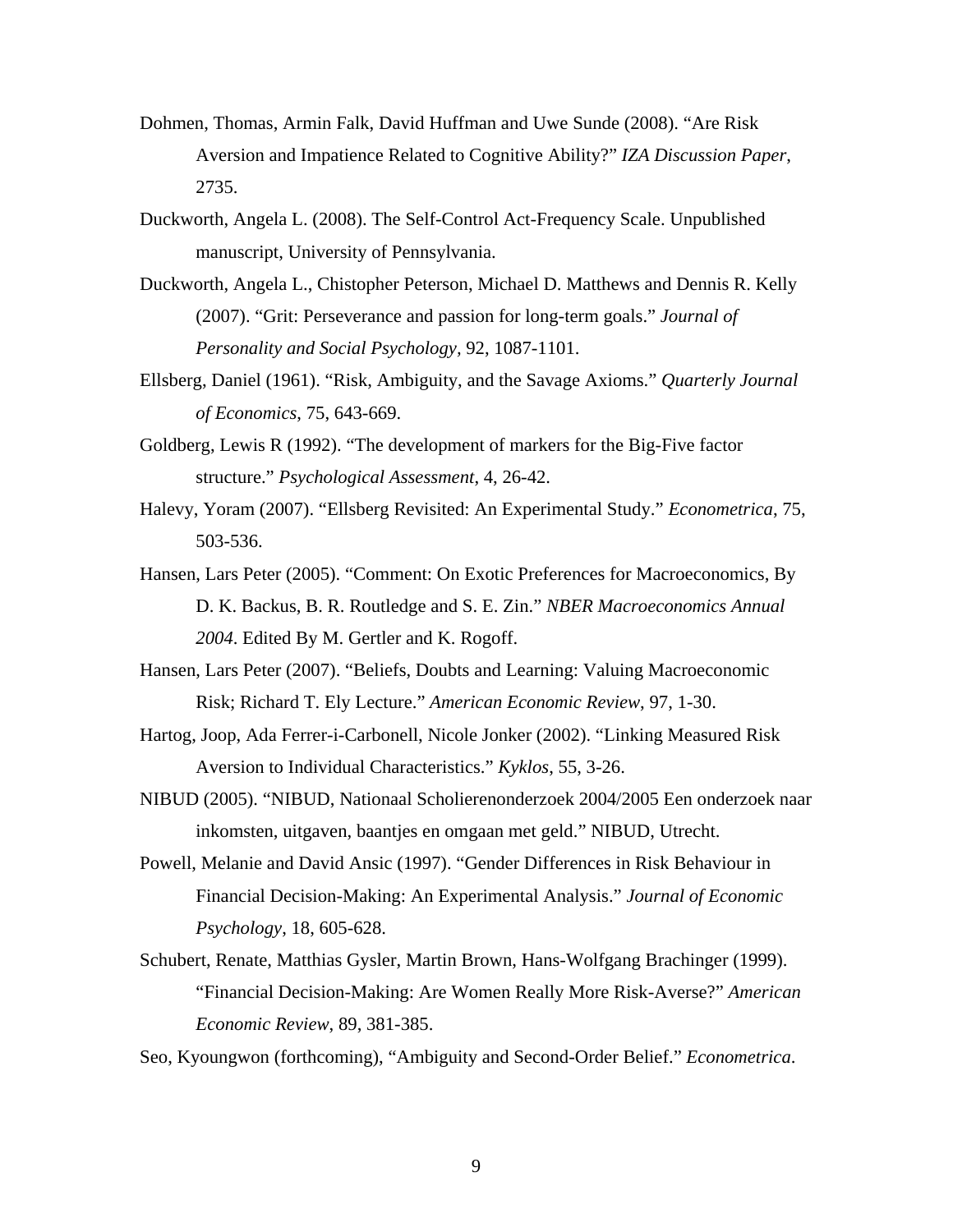Stanovich, Keith E, and Richard F. West (1997). "Reasoning Independently of Prior Belief and Individual Differences in Actively Open-Minded Thinking." *Journal of Educational Psychology*, 89, 342-357.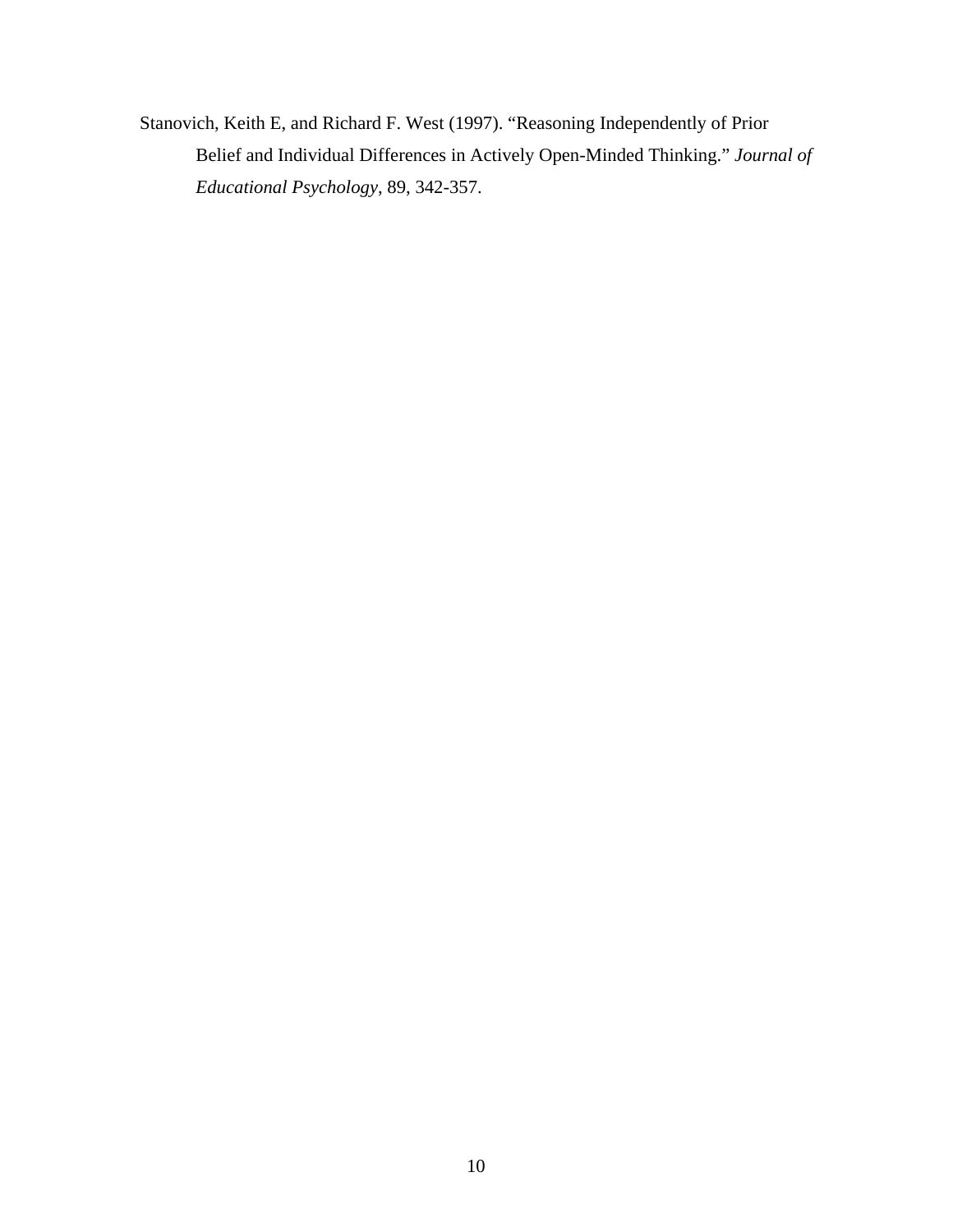# Figure 1

Varying the degree of ambiguity, Women versus men (standard error bands around each relationship)

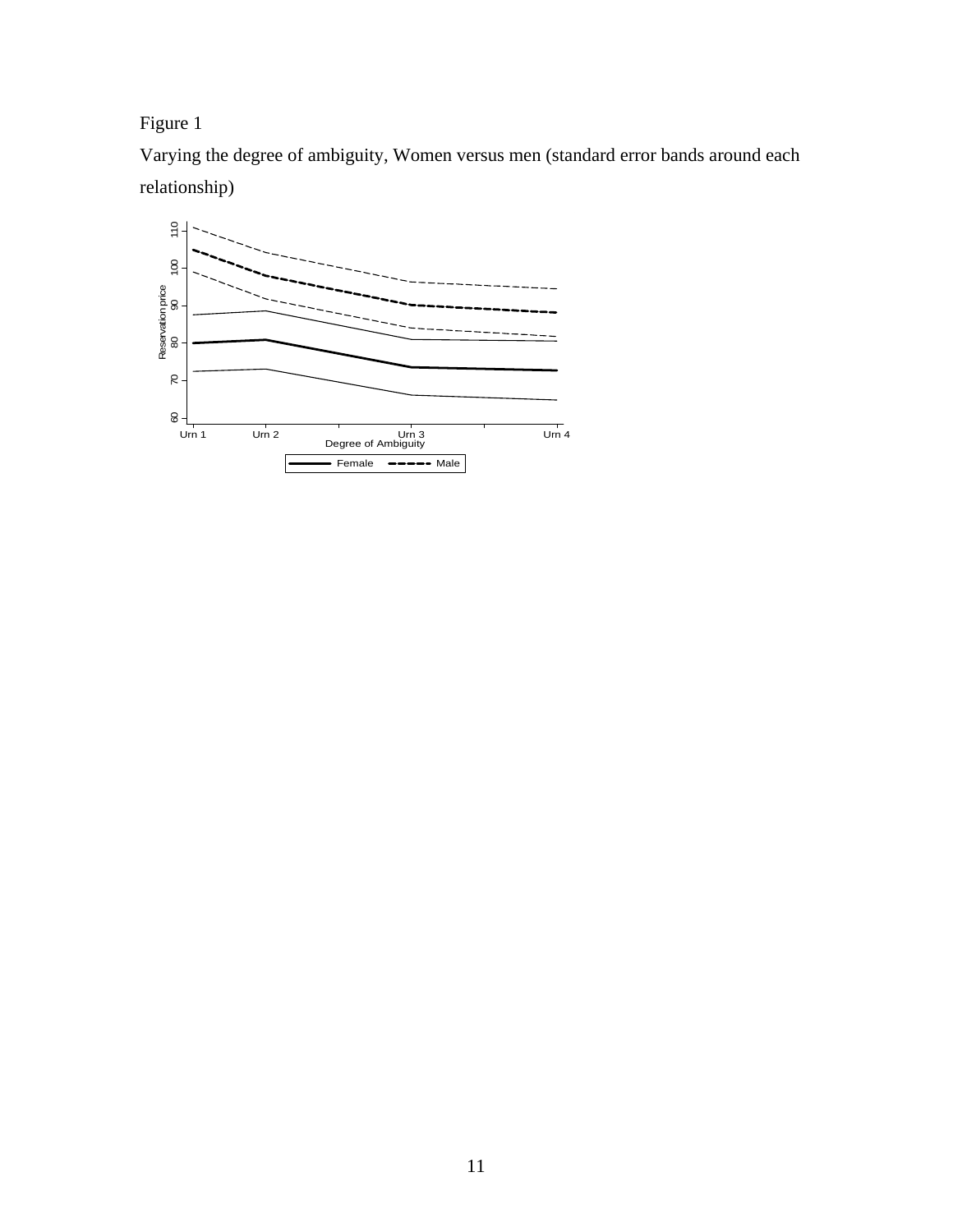#### Table 1

|                                  | N   | Urn 1 |              |               | Urn $4$        |      |              |               | Ambiguity aversion<br>(Difference in reservation prices between)<br>Urn 4 and Urn 1) |      |              |               |                |                                      |
|----------------------------------|-----|-------|--------------|---------------|----------------|------|--------------|---------------|--------------------------------------------------------------------------------------|------|--------------|---------------|----------------|--------------------------------------|
| Variable                         |     | Mean  | Std.<br>Dev. | Std.<br>Error | $p-$<br>value* | Mean | Std.<br>Dev. | Std.<br>Error | p-<br>value*                                                                         | Mean | Std.<br>Dev. | Std.<br>Error | $p-$<br>value* | p-value diff<br>between urn<br>and 4 |
| Total                            | 347 | 93.2  | 46.6         | 2.5           |                | 80.9 | 48.2         | 2.6           |                                                                                      | 12.4 | 31.0         | 1.7           |                | 0.000                                |
| Non volunteer                    | 295 | 94.5  | 47.5         | 2.8           | Ref            | 82.0 | 49.4         | 2.9           | Ref                                                                                  | 12.6 | 31.3         | 1.8           | Ref            | 0.000                                |
| Volunteer                        | 52  | 86.0  | 41.1         | 5.7           | 0.228          | 74.8 | 40.1         | 5.6           | 0.323                                                                                | 11.2 | 29.1         | 4.0           | 0.757          | 0.008                                |
| Volunteer in<br>collegiate track | 39  | 84.7  | 37.9         | 6.1           | 0.230          | 76.2 | 38.5         | 6.2           | 0.517                                                                                | 8.6  | 27.0         | 4.3           | 0.408          | 0.055                                |
| Women                            | 163 | 80.0  | 49.2         | 3.9           | Ref            | 72.7 | 51.5         | 4.0           | Ref                                                                                  | 7.5  | 29.6         | 2.3           | Ref            | 0.002                                |
| Men                              | 184 | 104.9 | 41.0         | 3.0           | 0.000          | 88.1 | 43.9         | 3.2           | 0.003                                                                                | 16.8 | 31.5         | 2.3           | 0.005          | 0.000                                |

Risk and Ambiguity aversion for volunteers and non-volunteers and by gender

\* *P*-values of difference between specific group and a reference group indicted by "ref".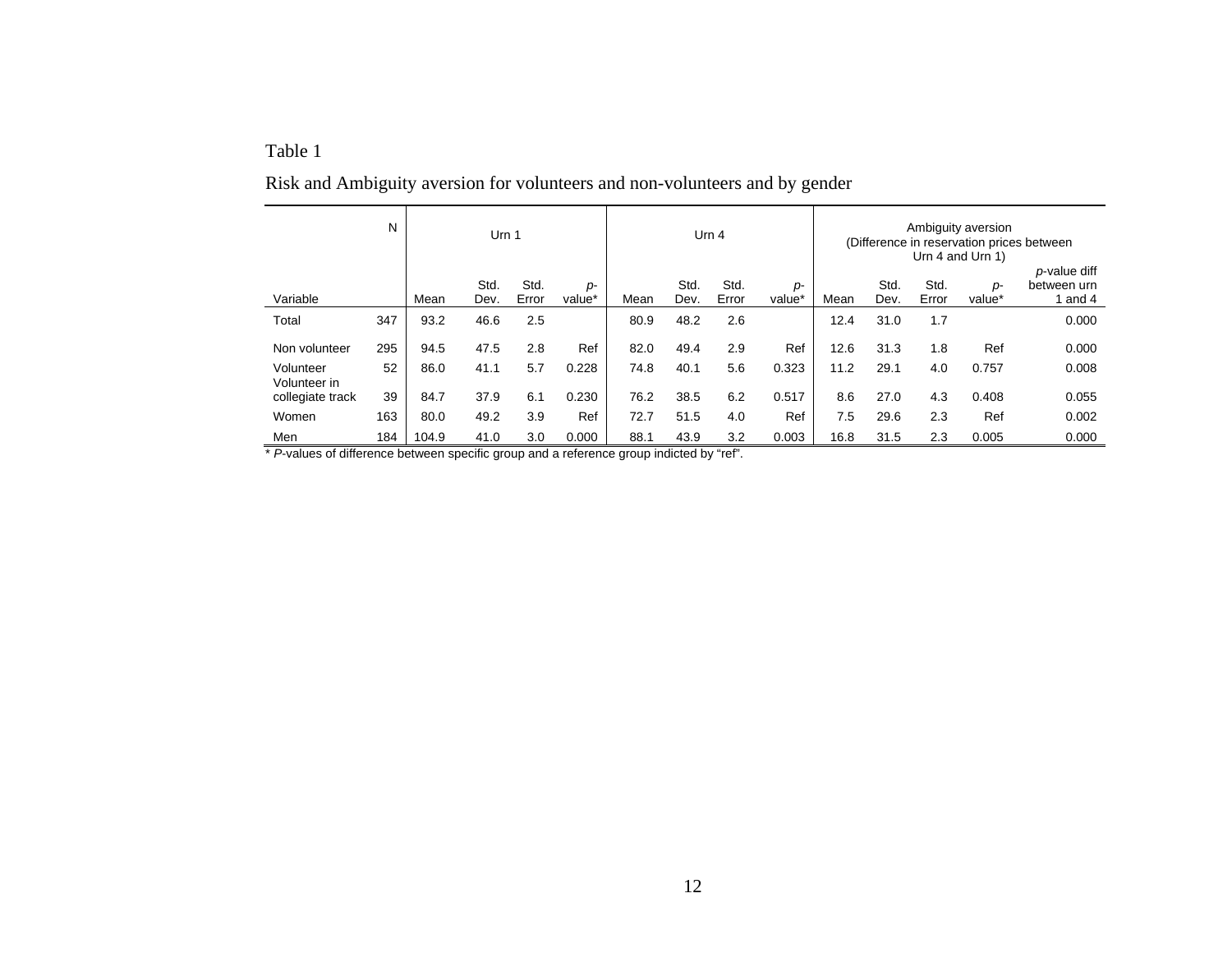Figure 2

Difference between male and female reservation prices, controlling for



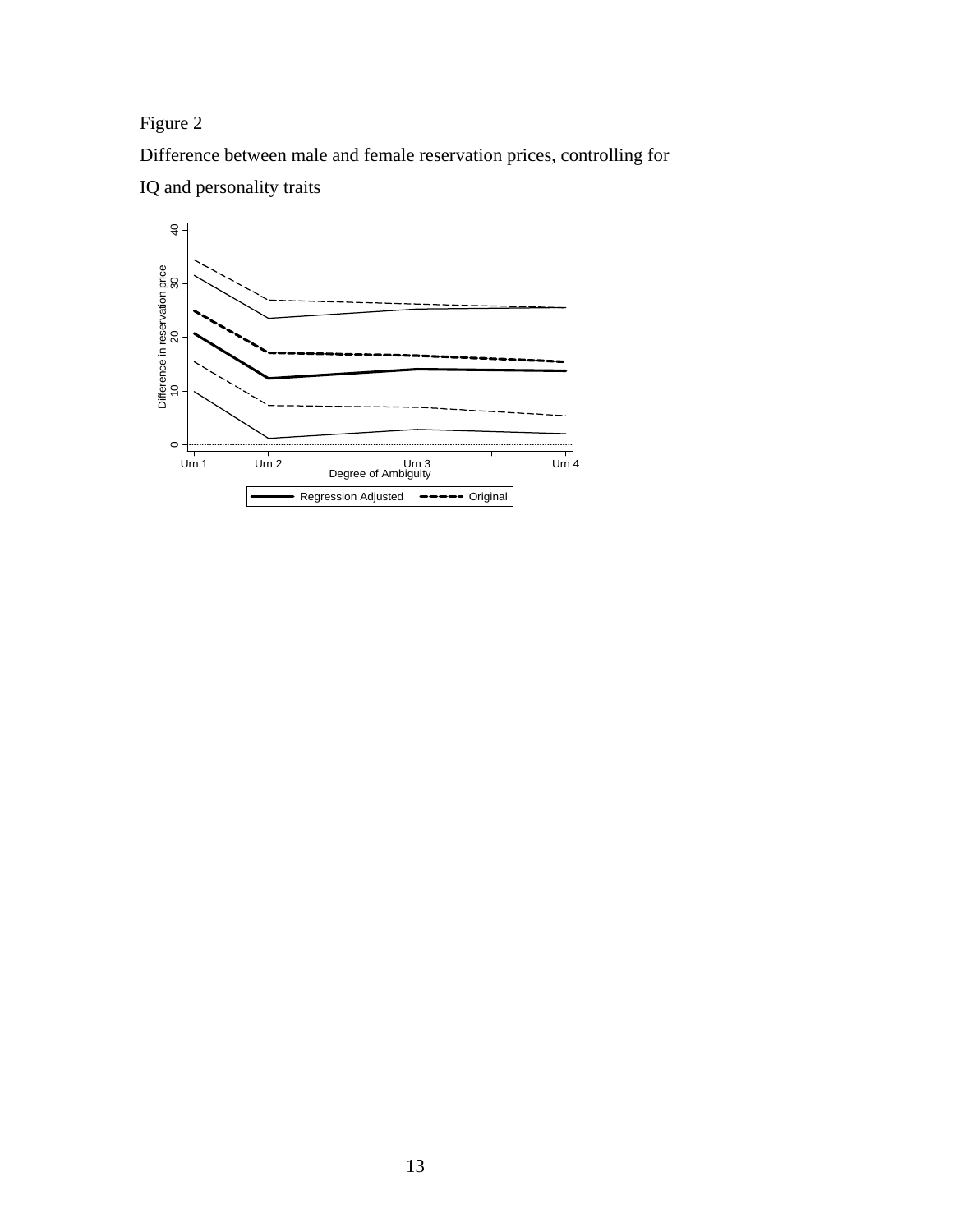#### Table 2

|                     | <b>ALL</b> |           |                                     |          | <b>MEN</b> |            |          |                                     | <b>WOMEN</b> |          |          |                                     |
|---------------------|------------|-----------|-------------------------------------|----------|------------|------------|----------|-------------------------------------|--------------|----------|----------|-------------------------------------|
|                     | (1)        | (2)       | (3)                                 | (4)      | (1)        | (2)        | (3)      | (4)                                 | (1)          | (2)      | (3)      | (4)                                 |
|                     | Urn 1      |           | Urn 2-Urn 1 Urn 3-Urn 1 Urn 4-Urn 1 |          | Urn 1      |            |          | Urn 2-Urn 1 Urn 3-Urn 1 Urn 4-Urn 1 | Urn 1        |          |          | Urn 2-Urn 1 Urn 3-Urn 1 Urn 4-Urn 1 |
| Raven IQ            | 0.101      | 0.068     | $-0.104$                            | $-0.073$ | 0.063      | 0.127      | $-0.121$ | $-0.038$                            | 0.284        | $-0.022$ | $-0.111$ | $-0.136$                            |
|                     | (0.109)    | (0.062)   | (0.074)                             | (0.075)  | (0.132)    | (0.088)    | (0.107)  | (0.108)                             | (0.170)      | (0.086)  | (0.104)  | (0.105)                             |
| Conscientiousness   | $-2.045$   | 0.315     | 0.754                               | $-2.605$ | 5.021      | 2.960      | $-0.068$ | $-3.068$                            | -10.072      | $-2.678$ | 0.937    | $-2.361$                            |
|                     | (3.756)    | (2.127)   | (2.577)                             | (2.580)  | (4.489)    | (2.998)    | (3.635)  | (3.654)                             | (6.052)      | (3.054)  | (3.723)  | (3.732)                             |
| Extraversion        | 0.707      | $-0.230$  | $-1.796$                            | $-1.071$ | 2.601      | $-0.021$   | $-0.731$ | 0.542                               | 0.382        | $-0.294$ | $-3.343$ | $-3.018$                            |
|                     | (2.939)    | (1.664)   | (2.008)                             | (2.019)  | (3.760)    | (2.512)    | (3.045)  | (3.061)                             | (4.362)      | (2.201)  | (2.656)  | (2.690)                             |
| Agreeableness       | $-7.804*$  | 2.872     | 3.367                               | 3.501    | $-4.957$   | 1.565      | 0.787    | 2.235                               | $-0.022$     | $-0.162$ | 3.641    | 1.247                               |
|                     | (3.087)    | (1.748)   | (2.104)                             | (2.121)  | (3.676)    | (2.456)    | (2.977)  | (2.993)                             | (5.784)      | (2.918)  | (3.498)  | (3.566)                             |
| Neuroticism         | $-6.187*$  | $-0.921$  | 2.414                               | 2.086    | $-4.910$   | $-1.278$   | 3.032    | 4.215                               | $-2.997$     | $-3.178$ | 0.972    | $-1.773$                            |
|                     | (2.979)    | (1.687)   | (2.043)                             | (2.047)  | (4.026)    | (2.689)    | (3.260)  | (3.277)                             | (4.537)      | (2.289)  | (2.770)  | (2.797)                             |
| <b>Openness</b>     | 6.461      | 1.032     | $-2.594$                            | $-3.055$ | 0.322      | 3.579      | 0.116    | $-0.774$                            | 8.386        | $-1.154$ | $-5.143$ | $-5.765$                            |
|                     | (3.291)    | (1.863)   | (2.243)                             | (2.261)  | (4.243)    | (2.834)    | (3.436)  | (3.454)                             | (5.081)      | (2.564)  | (3.073)  | (3.133)                             |
| Ambition            | 8.978*     | $-0.085$  | $-2.686$                            | $-3.720$ | $-1.912$   | $-0.641$   | 2.703    | $-2.239$                            | 14.170*      | 2.707    | $-6.167$ | $-2.156$                            |
|                     | (3.704)    | (2.097)   | (2.525)                             | (2.545)  | (4.663)    | (3.115)    | (3.776)  | (3.796)                             | (5.813)      | (2.933)  | (3.515)  | (3.584)                             |
| Flexible thinking   | 1.476      | 0.361     | 4.604                               | 3.115    | $-1.492$   | $-0.447$   | 4.675    | 4.486                               | 3.589        | 0.861    | 5.315    | 1.608                               |
|                     | (3.855)    | (2.183)   | (2.629)                             | (2.648)  | (4.658)    | (3.112)    | (3.772)  | (3.792)                             | (6.114)      | (3.085)  | (3.705)  | (3.770)                             |
| Self control        | $-6.876$   | $-2.915$  | 0.803                               | 2.909    | $-10.355*$ | $-5.301$   | 0.494    | 2.755                               | $-3.115$     | $-0.406$ | 2.826    | 3.443                               |
|                     | (4.148)    | (2.348)   | (2.849)                             | (2.849)  | (4.996)    | (3.337)    | (4.046)  | (4.067)                             | (6.791)      | (3.427)  | (4.170)  | (4.188)                             |
| Constant            | 88.470*    | $-7.412*$ | $-5.508$                            | $-8.273$ | 101.002*   | $-14.242*$ | $-8.647$ | $-13.119*$                          | 67.060*      | 2.805    | $-2.897$ | $-0.280$                            |
|                     | (6.500)    | (3.680)   | (4.435)                             | (4.466)  | (7.740)    | (5.170)    | (6.268)  | (6.301)                             | (10.874)     | (5.487)  | (6.607)  | (6.705)                             |
| <b>Observations</b> | 327        | 327       | 326                                 | 327      | 169        | 169        | 169      | 169                                 | 158          | 158      | 157      | 158                                 |
| R-squared           | 0.087      | 0.021     | 0.038                               | 0.040    | 0.047      | 0.050      | 0.028    | 0.029                               | 0.131        | 0.025    | 0.088    | 0.072                               |
| F-test set of       | $3.37*$    | 0.50      | 0.49                                | 0.94     | 0.86       | 0.93       | 1.06     | 0.98                                | $2.47*$      | 0.96     | 1.20     | 0.61                                |
| explanatory         |            |           |                                     |          |            |            |          |                                     |              |          |          |                                     |
| variables           |            |           |                                     |          |            |            |          |                                     |              |          |          |                                     |

Risk and ambiguity and (non)cognitive traits (Standard errors in parentheses).

 $* p < 5\%$ .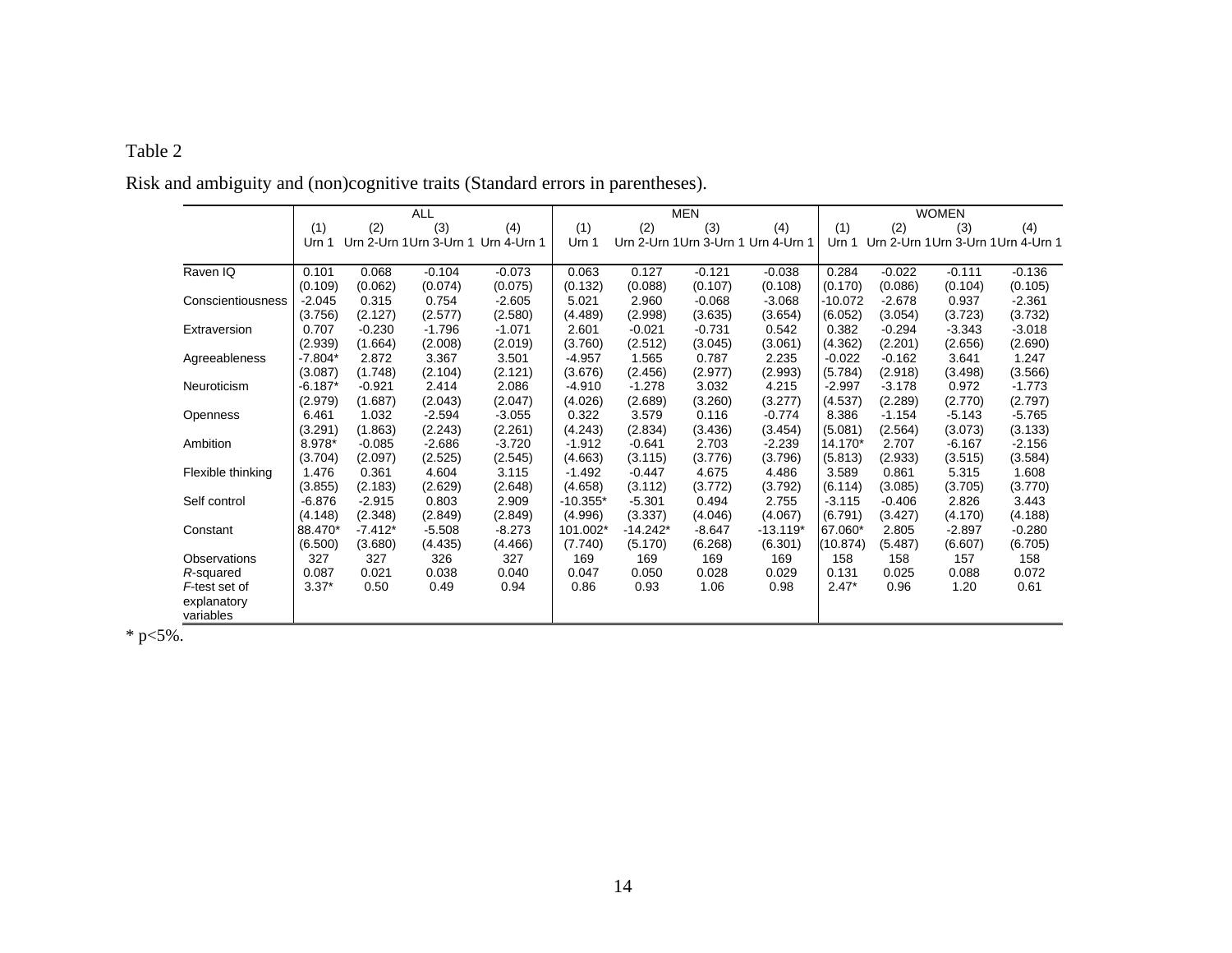# **Appendix 1**

Table A1

Personality and the probability of setting wrong reservation prices in the tutorial (Standard errors in parentheses).

|                    | Coef.      |
|--------------------|------------|
| Raven IQ           | $-0.002*$  |
|                    | (0.001)    |
| Conscientiousness  | $-0.007$   |
|                    | (0.041)    |
| Extraversion       | $0.057*$   |
|                    | (0.032)    |
| Agreeableness      | $0.086**$  |
|                    | (0.034)    |
| Neuroticism        | 0.004      |
|                    | (0.032)    |
| Openness           | 0.014      |
|                    | (0.036)    |
| Ambition           | $-0.006$   |
|                    | (0.040)    |
| Flexible thinking  | $-0.104**$ |
|                    | (0.042)    |
| Self control       | 0.020      |
|                    | (0.045)    |
| Constant           | 0.580      |
|                    | (0.071)    |
| R-squared<br>- - - | 0.066      |

 $*$  p<10%, \*\* p<5%.

Note: the dependent variable is a dummy with value 1 if the wrong reservation price was set in the tutorial.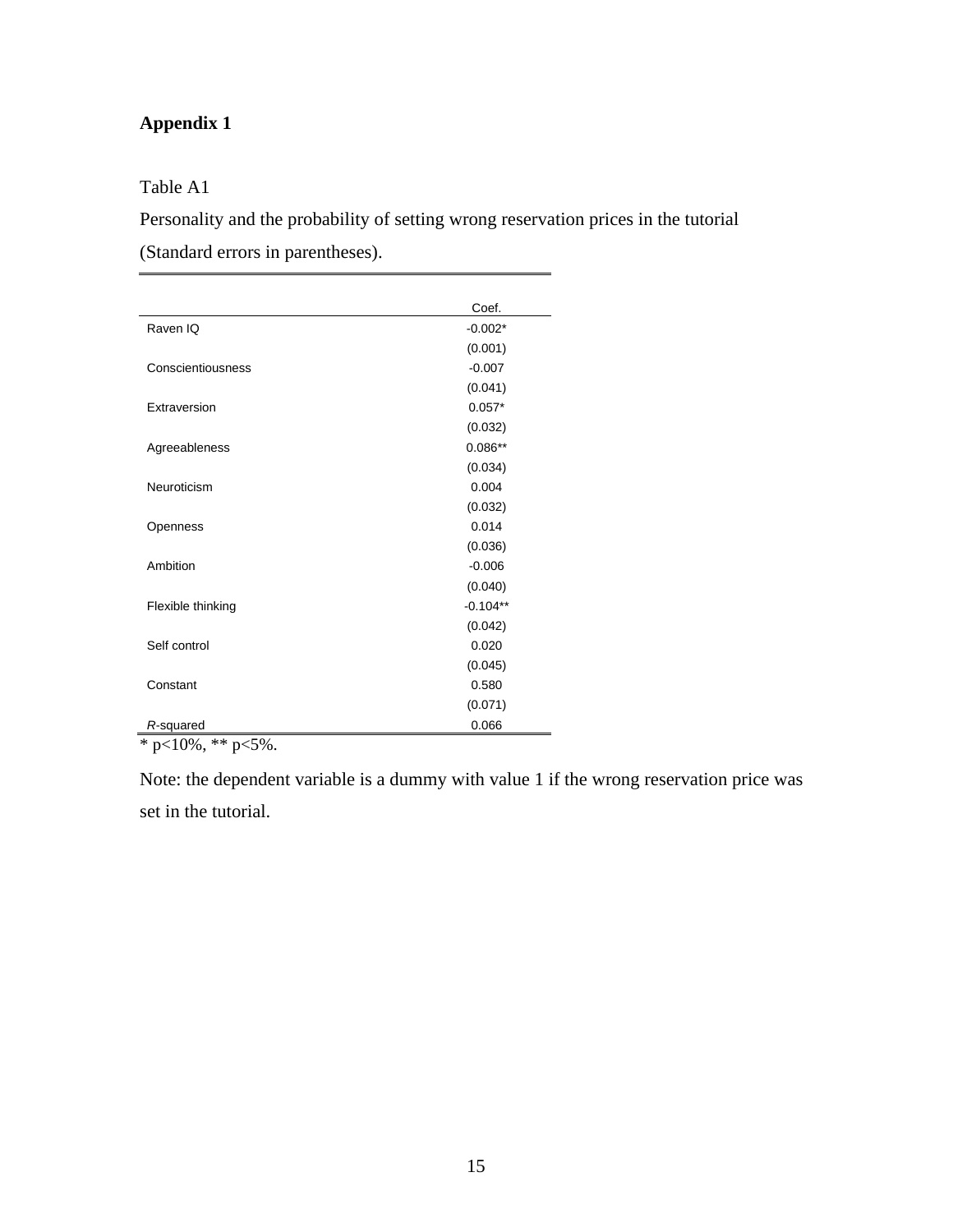# **Appendix 2**

# Table A2

Differences in scores per urn on round 1 and 2.

|                  | Mean<br>reservation price round 1 minus reservation price round 2 | Std. Err. | 95% Conf. Interval |     |  |
|------------------|-------------------------------------------------------------------|-----------|--------------------|-----|--|
| Urn 1            | 2.0                                                               | 2.2       | $-2.4$             | 6.4 |  |
| Urn $2$          | 2.8                                                               | 2.2       | $-1.6$             | 7.3 |  |
| Urn <sub>3</sub> | 3.0                                                               | 2.2       | $-1.4$             | 7.4 |  |
| Urn 4            | 3.7                                                               | 2.5       | $-12$              | 8.6 |  |